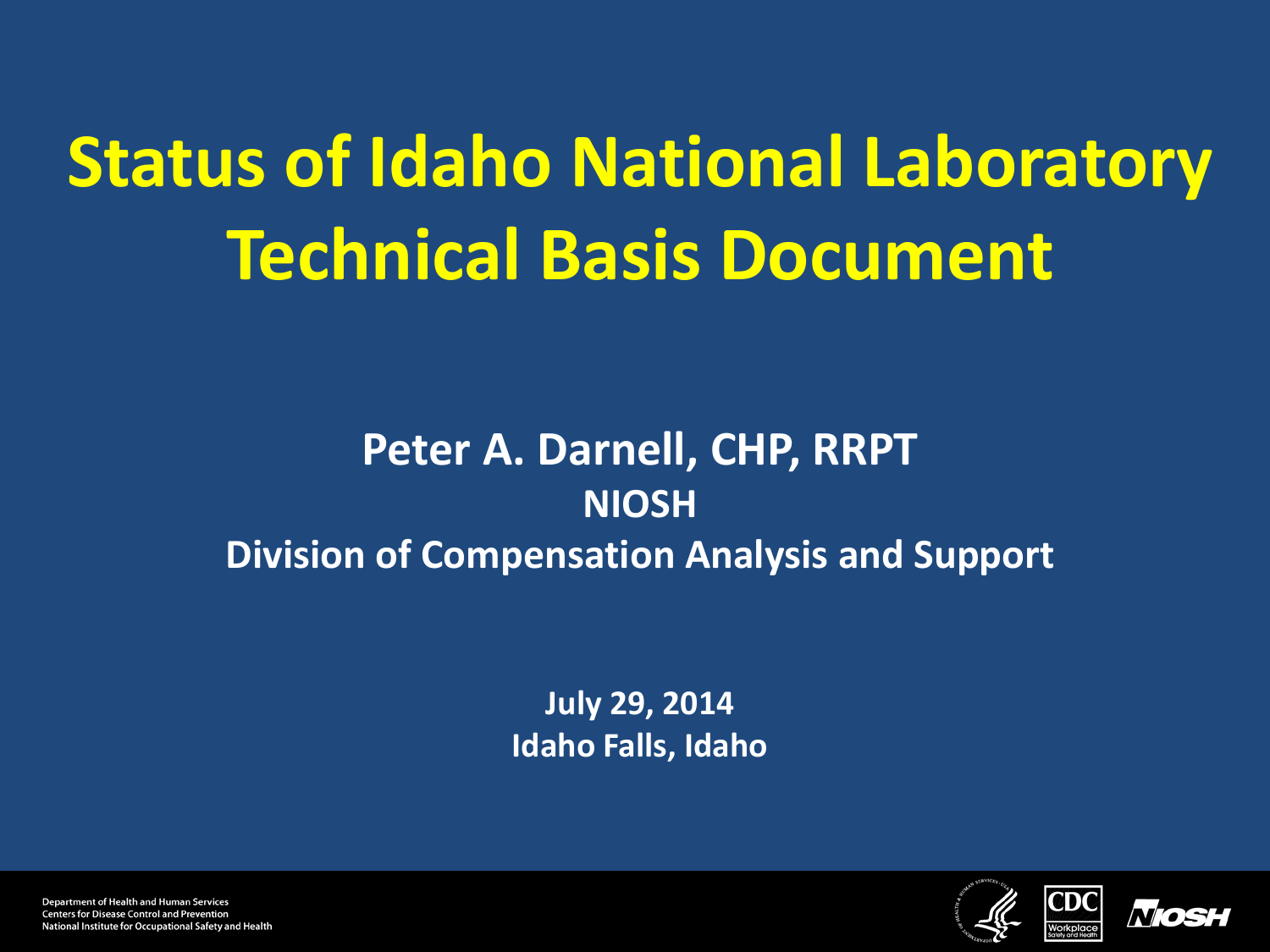# **Background**

- **Technical Basis Document (TBD) last updated in 2010**
- **F** SC&A review of Idaho National Laboratory **(INL) TBD found 38 issues**
- **23 issues have been closed**

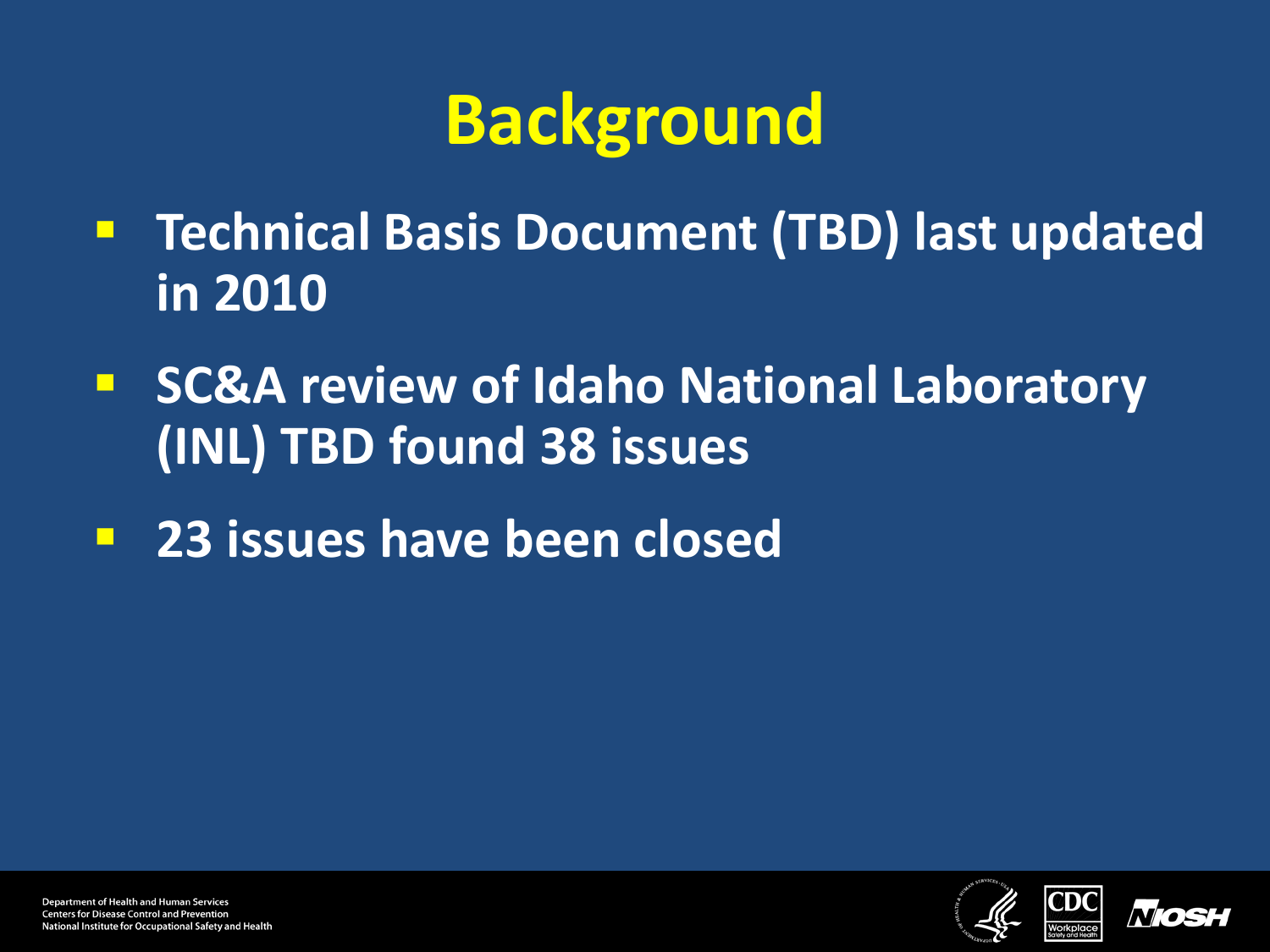## **March 2014 Work Group Meeting**

- **10 issues closed during the June 2010 WG meeting (3, 7, 10, 11, 12, 13, 22, 25, 37, and 38)**
- **In March 2014 NIOSH and the Work Group agreed to close 13 issues (4, 8, 14, 17, 18, 20, 26, 29, 30, 32, 33, 35 and 36)**
- **NIOSH issued 5 white papers**
- **9 NIOSH action items developed**



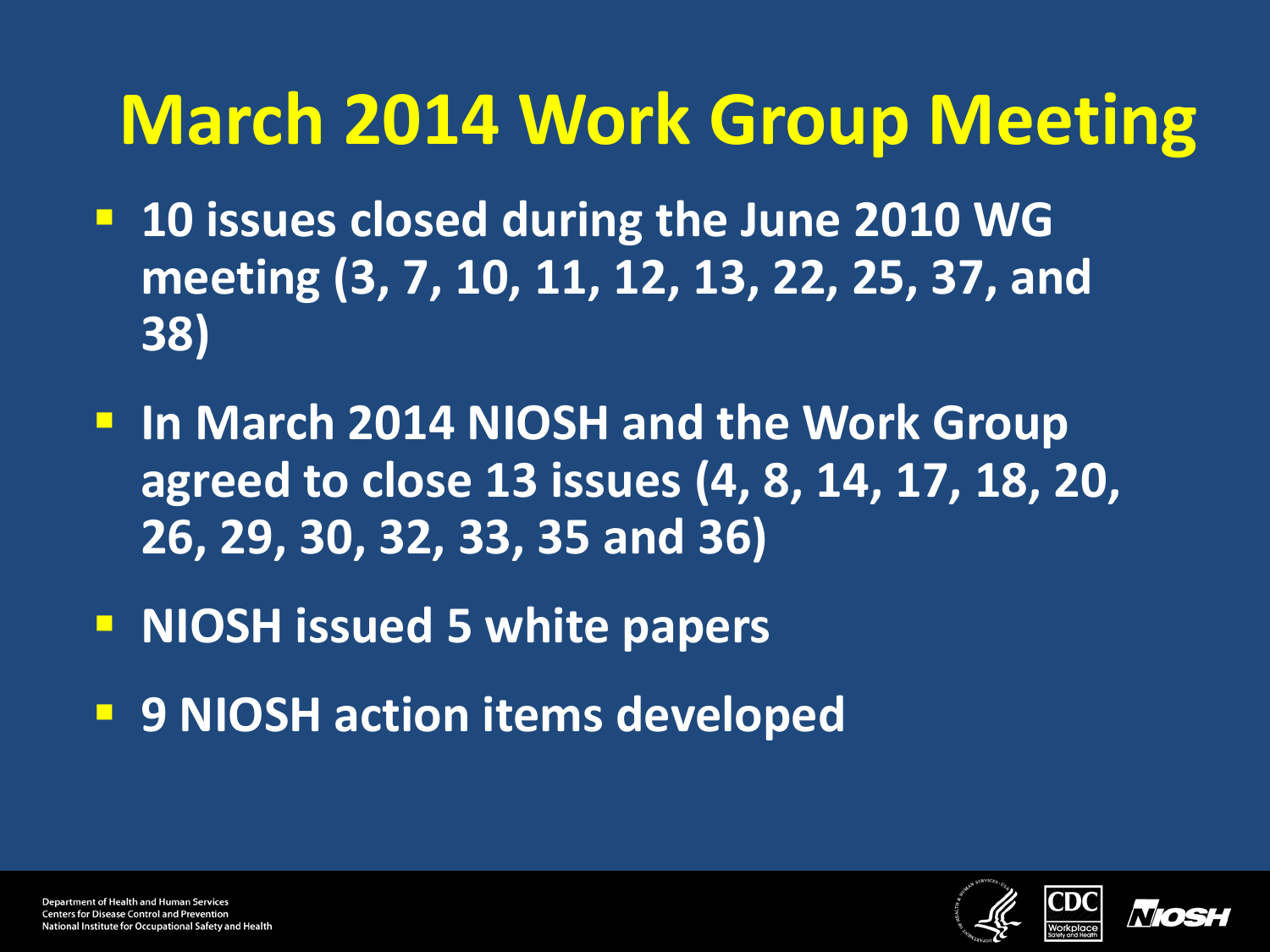## **NIOSH White Papers**

#### **Investigation of:**

- **Need for external dose correction factors for angular dependence and exposure geometry (Issue 19)**
- **Potential for missed extremity dose (Issue 24)**
- **Assessment of the routine airborne releases at INL (Issue 1)**





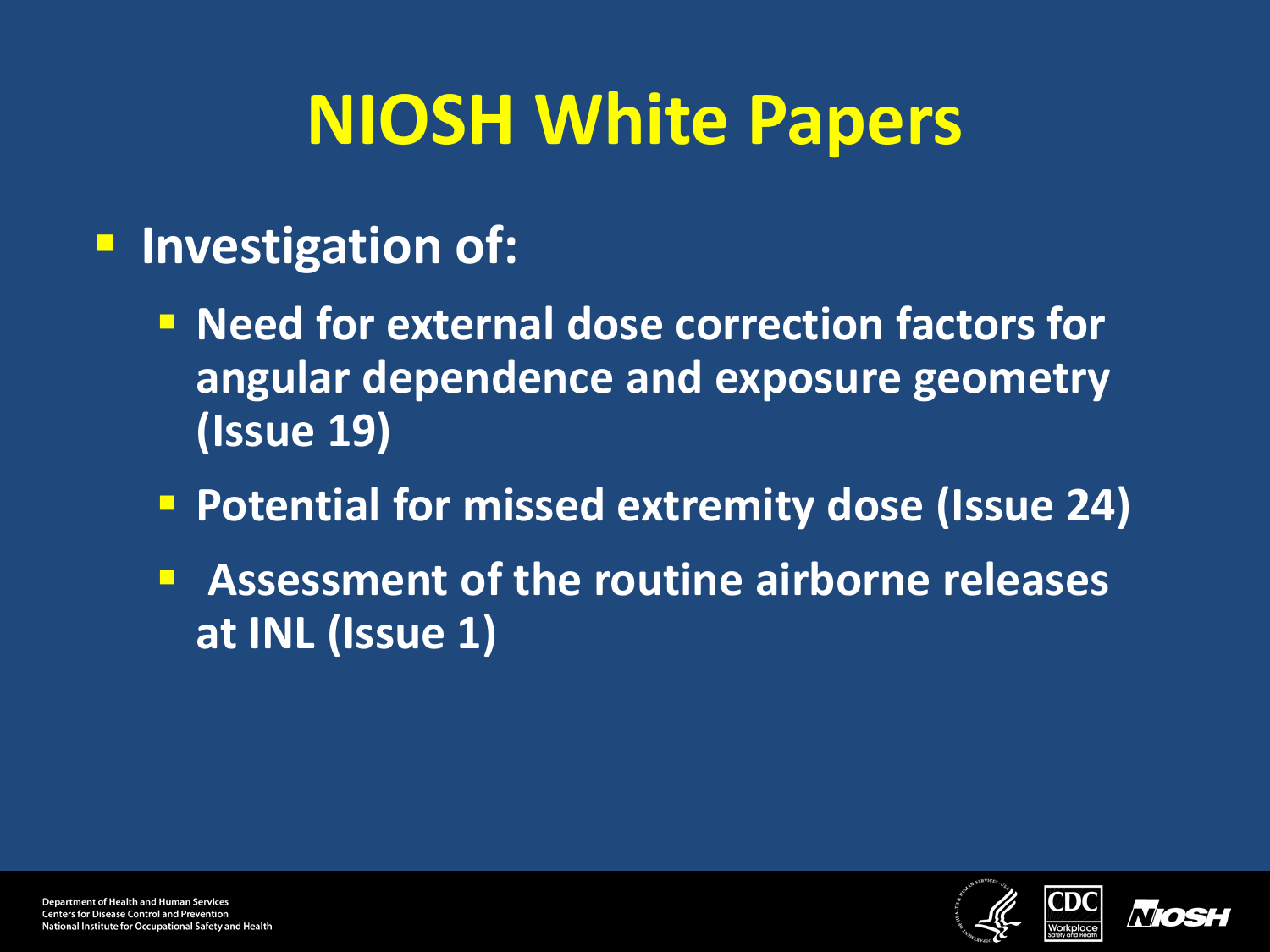#### **NIOSH White Papers (cont.)**

#### **Investigation of:**

- **Hot Particles at INL (Issues 9 and 23)**
- **Airborne releases associated with Aircraft Nuclear Propulsion Program (Issue 2)**



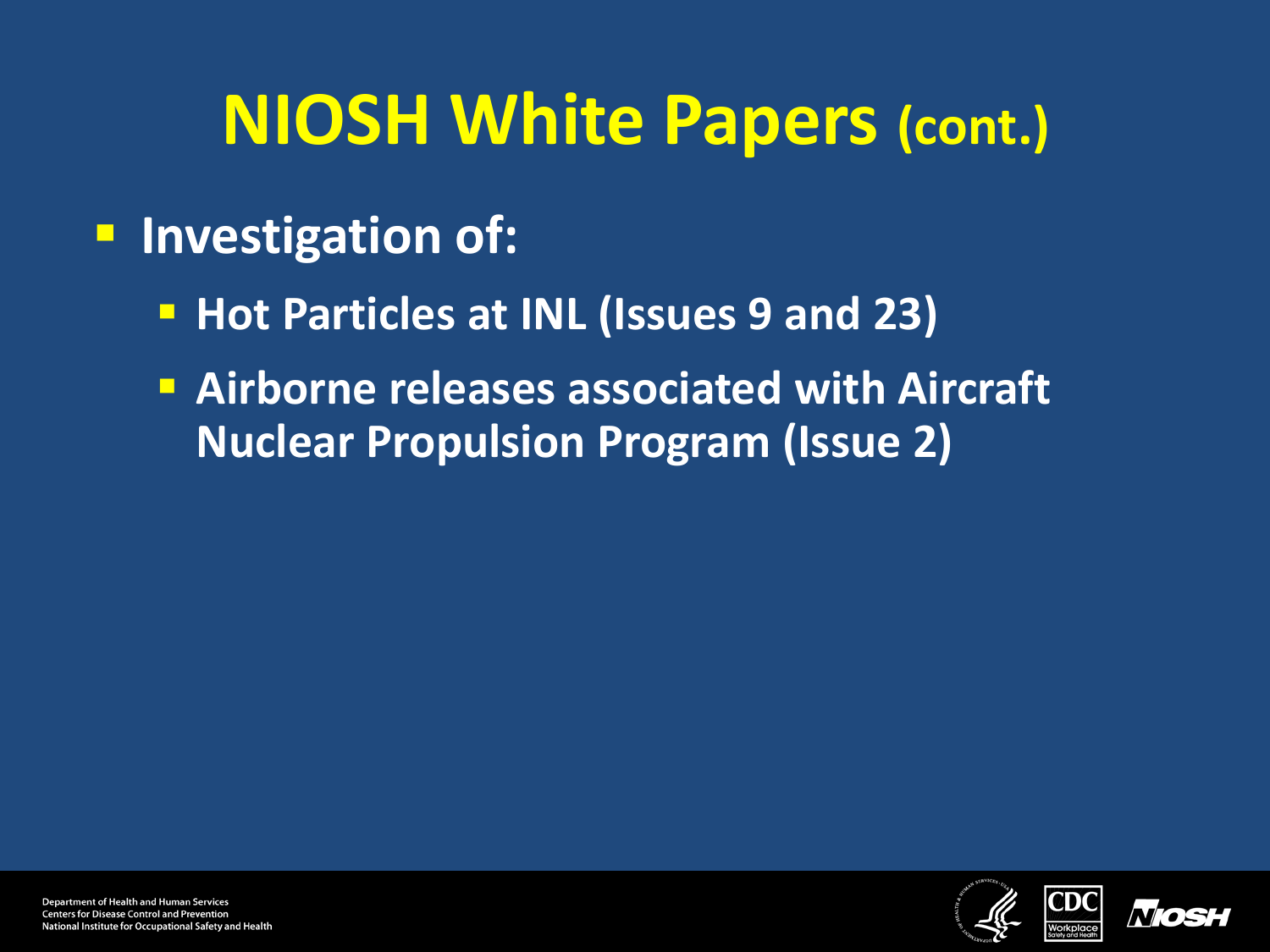## **NIOSH Activities**

- **Between June 2010 and May 2014 NIOSH has completed 5 data capture efforts**
	- **A 6th data capture effort was completed in conjunction with the INL WG and SC&A in June 2014**
	- **36 interviews were conducted during the 6th site visit**



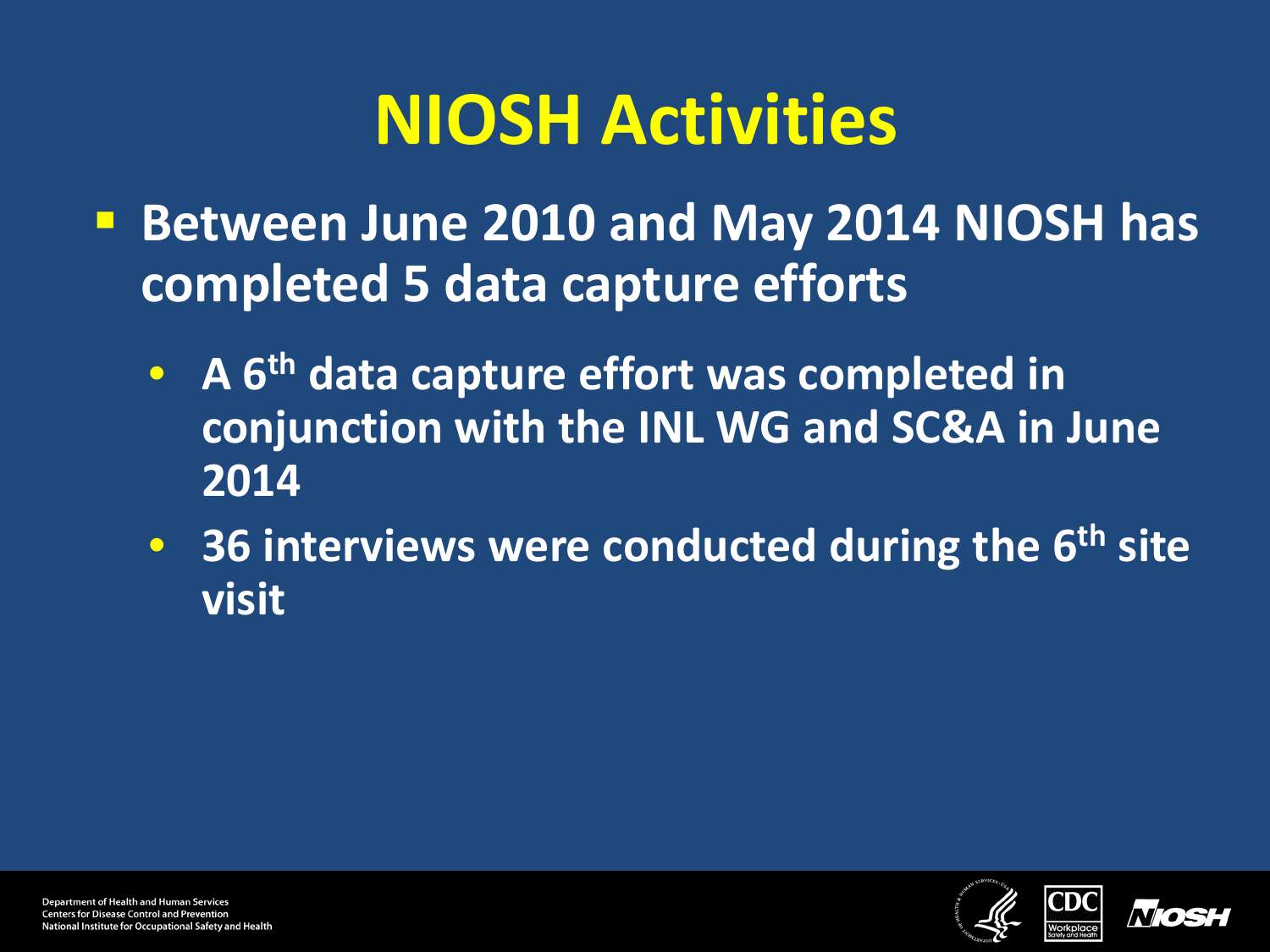## **NIOSH Activities (cont.)**

- **September 2014 site visit** 
	- **3 interviews planned**
	- **Technical document reviews**
	- **RWMC and Chemical Plant actinide exposures**

#### **October 2014 site visit**

• **Interviews/document review in planning stages**





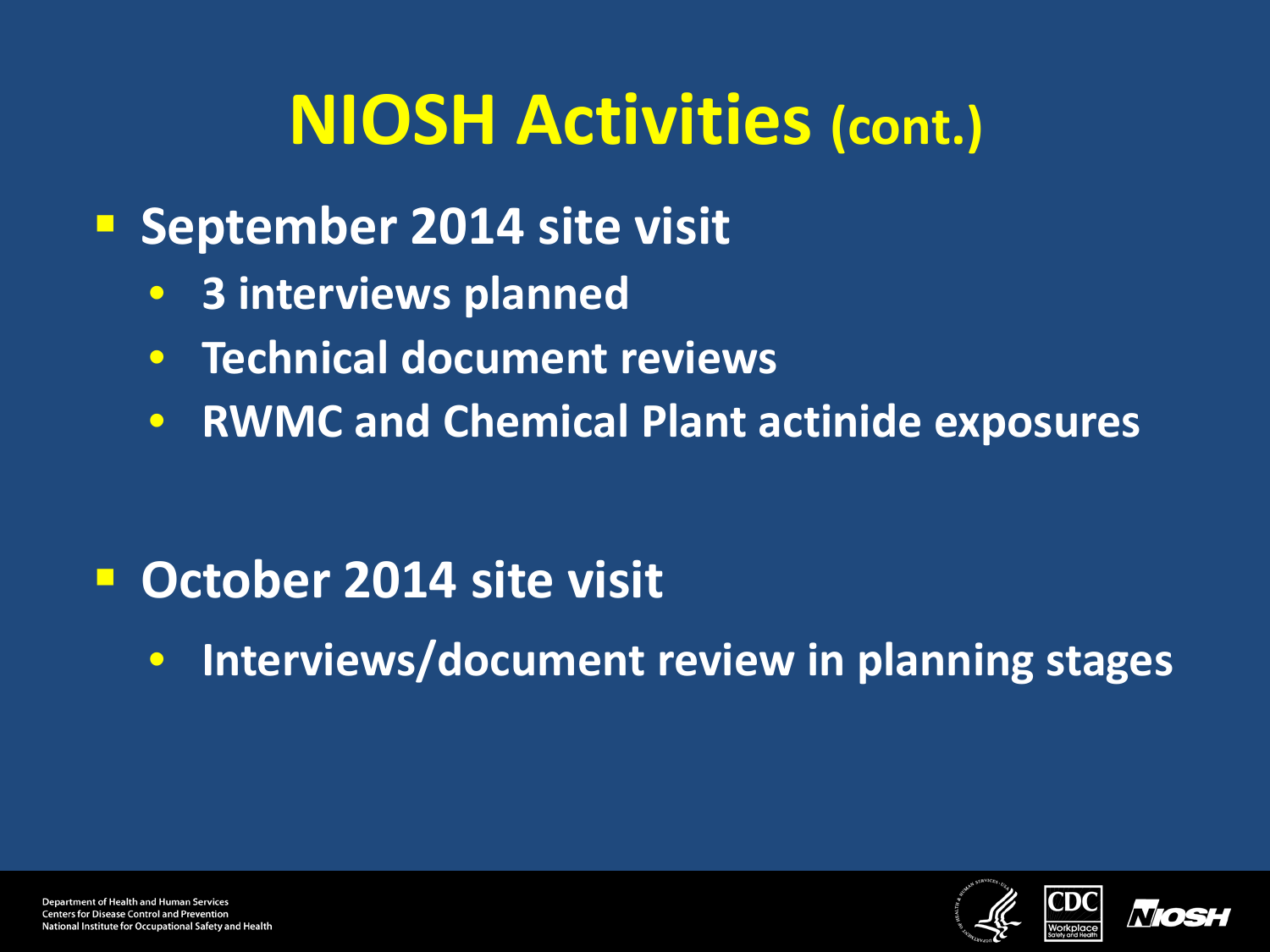## **NIOSH Action Items**

- **F Issue Internal Dosimetry Coworker Model**
- **Describe why an External Dosimetry Coworker Model is not required**
- **If Issue white paper: Investigation of the NTA Film Dosimeter Limits of Detection Being Used for INL Dose Reconstruction**
- **Photon Spectrum Split (Issue 21). Expand on energy group split rationale**



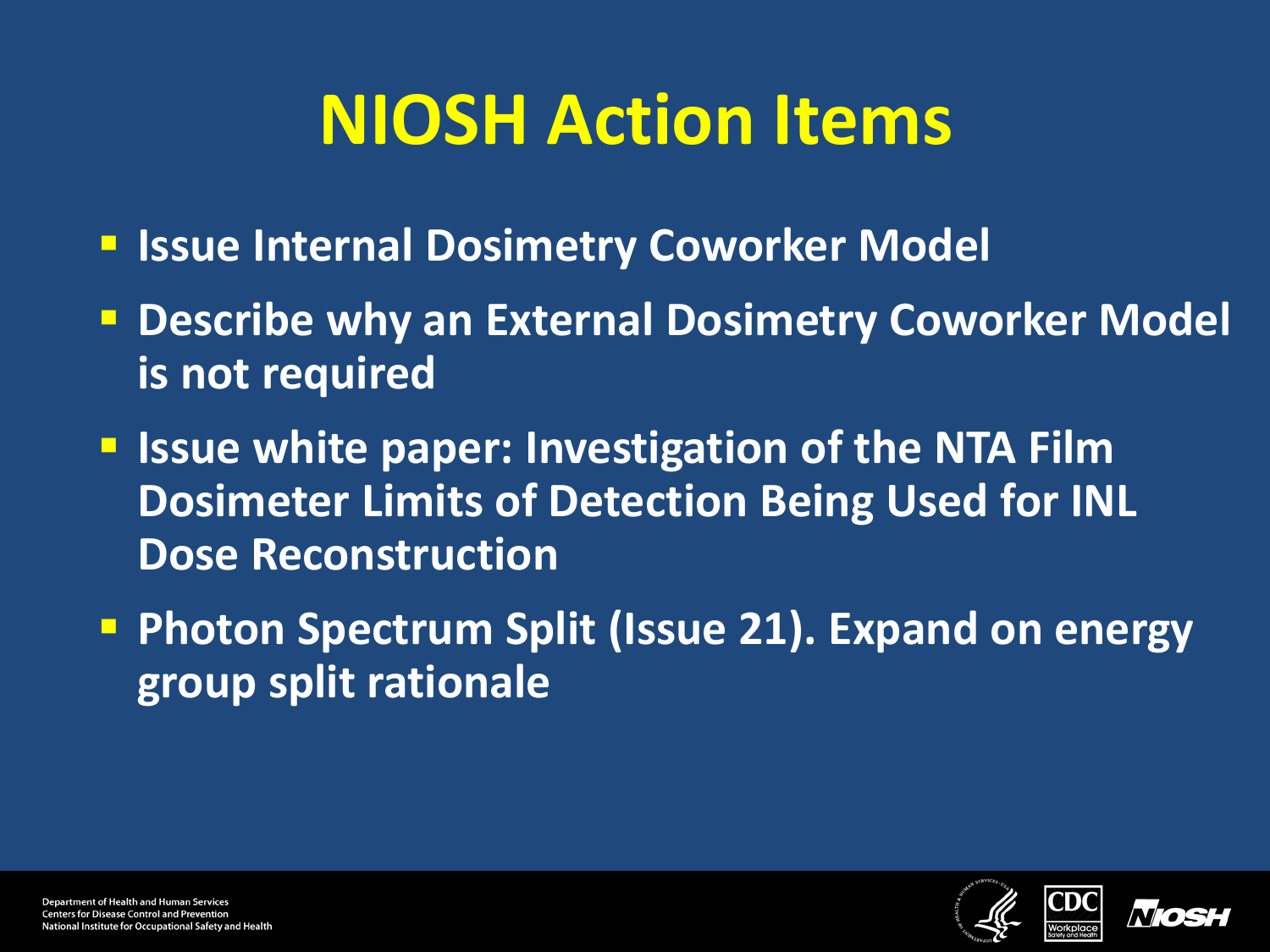#### **NIOSH Action Items (cont.)**

- **Hot Particles (Issues 9 & 23). Investigate and report on whether hot particle incident reports found their way into claimant files**
- **Take the lead in developing areas of interest and questions for possible worker interviews e.g., Unmonitored Neutron Exposures (Issue 34)**
- **Describe path forward to address the 7 remaining open items**

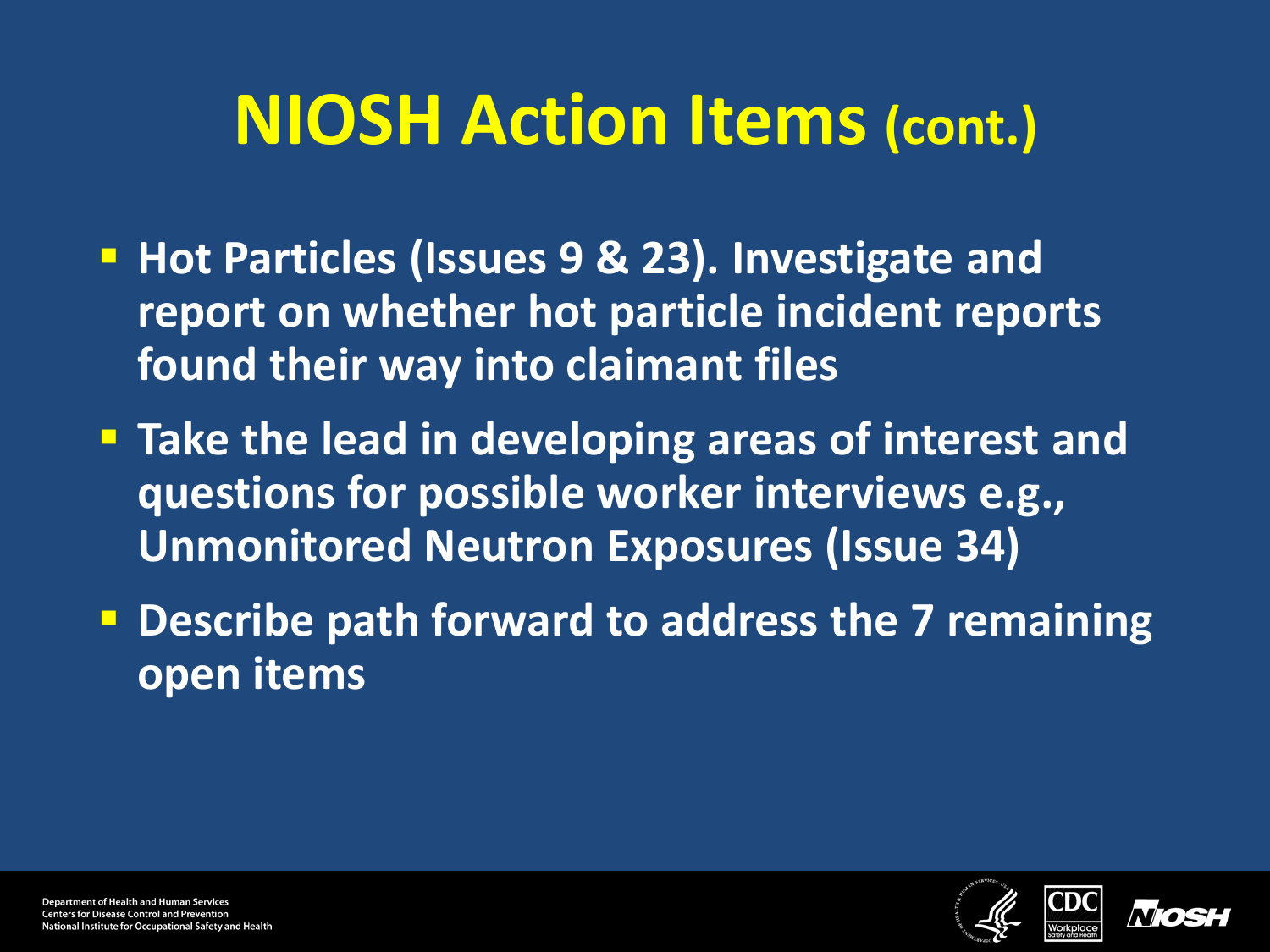### **NIOSH Action Items (cont.)**

- **High-Risk Jobs (Internal Exposure); Calibration of Internal Dosimetry Analytical and Monitoring Equipment (Issues 5 & 6)**
- **SL-1 Accident Dose (Issue 15)**
- **Completeness and Quality of INL Beta/Gamma Dosimetry and Record Keeping Programs (Issue 16)**



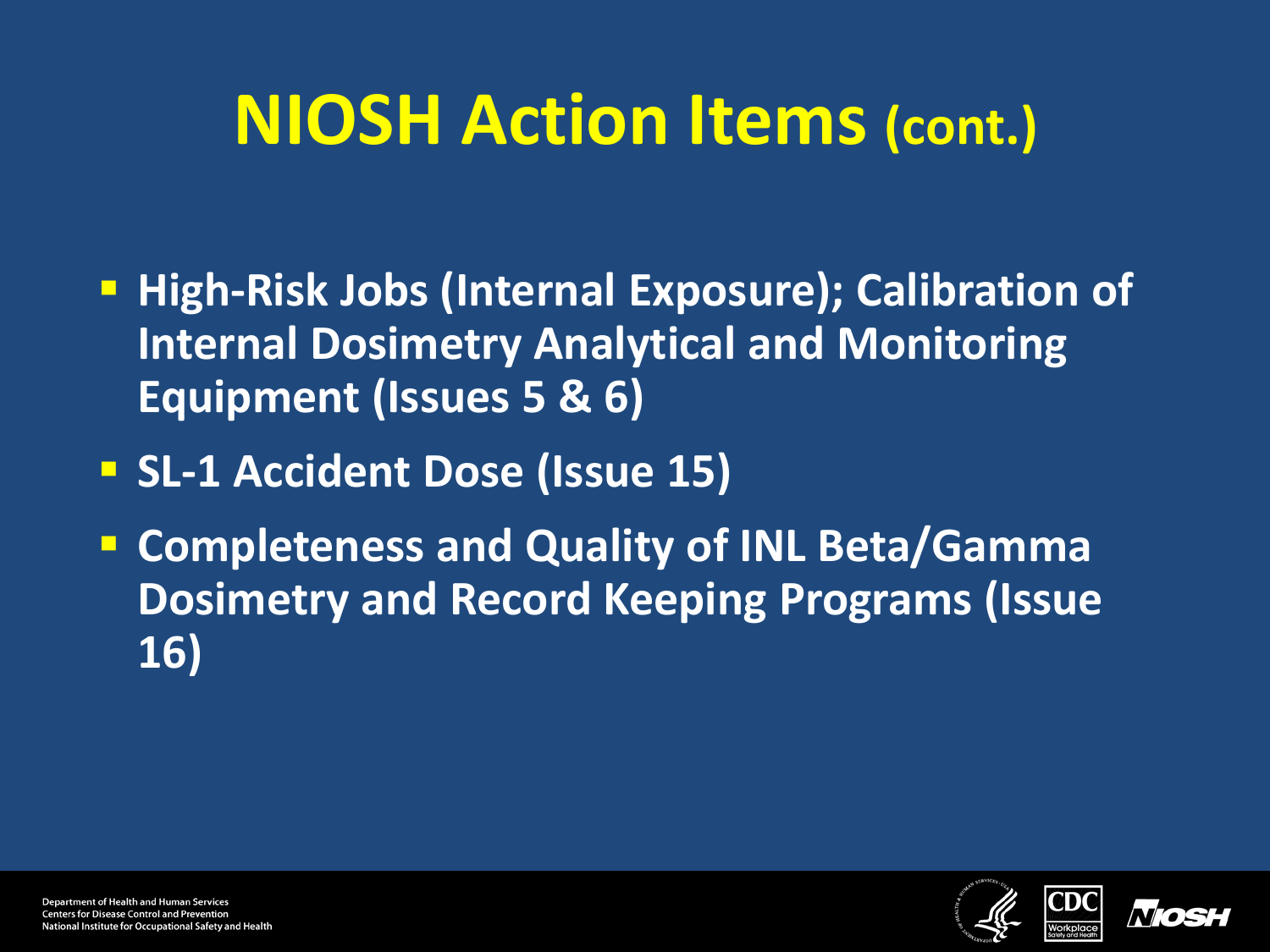#### **NIOSH Action Items (cont.)**

- **Minimum Reporting Level, Beta-Gamma (Issue 27)**
- **Minimum Reporting Level; Neutron (Issue 28)**
- **Completeness and Quality of INL Neutron Dosimetry and Record Keeping Programs (Issue 31)**
- **High Risk Jobs neutron exposures (Issue 34)**